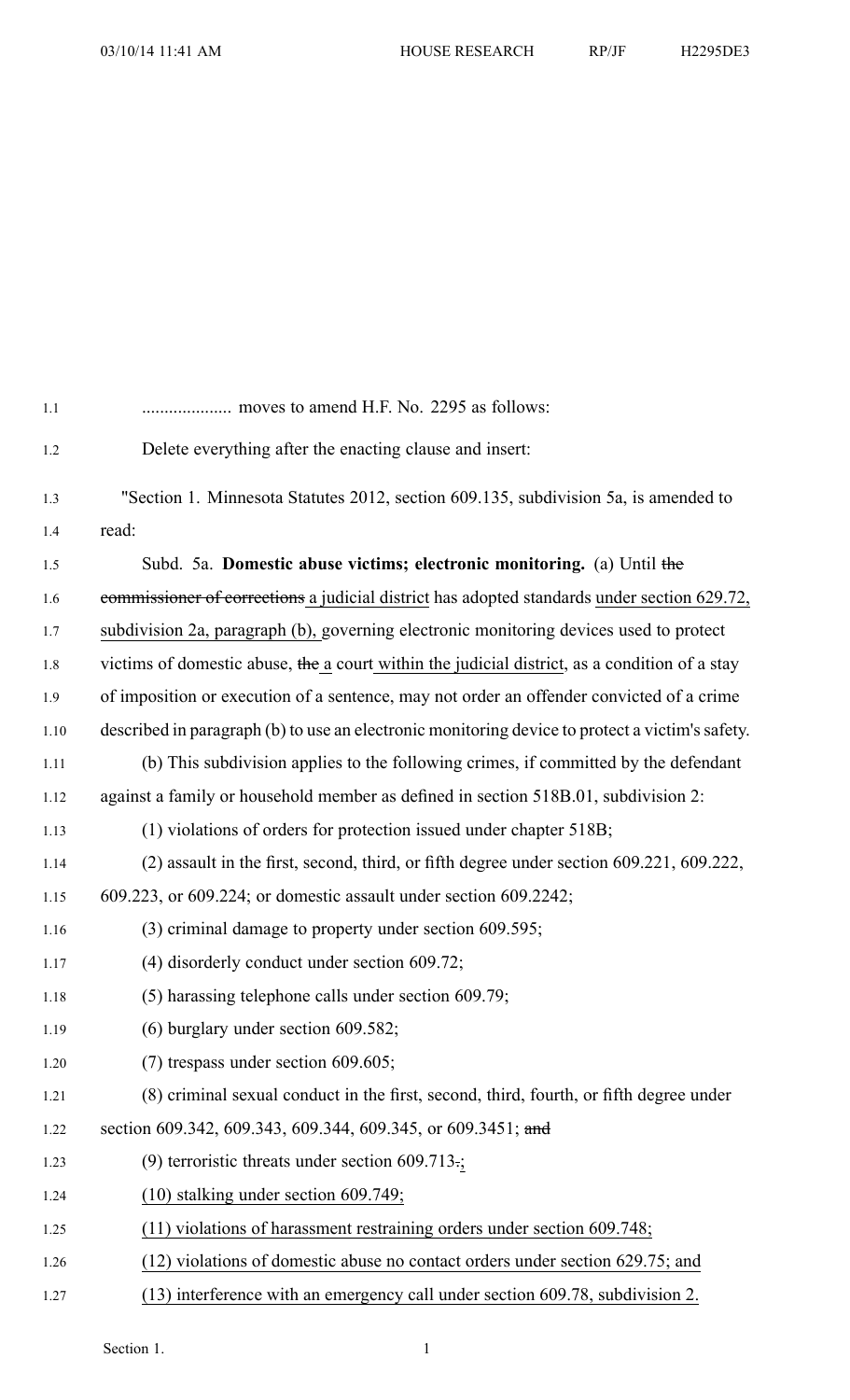2.1 (c) Notwithstanding paragraph (a), the judges in the Tenth Judicial District may 2.2 order, as a condition of a stay of imposition or execution of a sentence, a defendant 2.3 convicted of <sup>a</sup> crime described in paragraph (b), to use an electronic monitoring device 2.4 to protect the victim's safety. The judges shall make data on the use of electronic 2.5 monitoring devices to protect a victim's safety in the Tenth Judicial District available to 2.6 the commissioner of corrections to evaluate and to aid in development of standards for the 2.7 use of devices to protect victims of domestic abuse. The location data associated with the 2.8 victim are security information as defined in section 13.37. Location data maintained by 2.9 <sup>a</sup> law enforcement agency, probation authority, prosecutorial agency, or court services 2.10 department may be shared among those agencies to develop and monitor conditions of <sup>a</sup> 2.11 stayed sentence under this section.

## 2.12 **EFFECTIVE DATE.** This section is effective the day following final enactment.

2.13 Sec. 2. Minnesota Statutes 2012, section 629.72, subdivision 2a, is amended to read: 2.14 Subd. 2a. **Electronic monitoring; condition of pretrial release.** (a) Until the 2.15 commissioner of corrections a judicial district has adopted standards under paragraph 2.16 (b) governing electronic monitoring devices used to protect victims of domestic abuse, 2.17 the a court within the judicial district, as a condition of release, may not order a person 2.18 arrested for <sup>a</sup> crime described in section 609.135, subdivision 5a, paragraph (b), to use an 2.19 electronic monitoring device to protect <sup>a</sup> victim's safety.

2.20 (b) Notwithstanding paragraph (a), district courts in the Tenth Judicial District may 2.21 order, as a condition of a release, a person arrested on a charge of a crime described 2.22 in section 609.135, subdivision 5a, paragraph (b), to use an electronic monitoring 2.23 device to protect the victim's safety. The courts shall make data on the use of electronic 2.24 monitoring devices to protect a victim's safety in the Tenth Judicial District available to 2.25 the commissioner of corrections to evaluate and to aid in development of standards for the 2.26 use of devices to protect victims of domestic abuse. The chief judge of a judicial district 2.27 may appoint and convene an advisory group to develop and biennially update standards 2.28 for the use of electronic monitoring and global positioning system devices to protect 2.29 victims of domestic abuse. The advisory group must be comprised of representatives 2.30 from law enforcement, prosecutors, defense attorneys, corrections, court administrators, 2.31 probation, judges, and crime victim organizations, and include an industry representative 2.32 with expertise in global positioning system devices. At <sup>a</sup> minimum, the standards must: 2.33 (1) require <sup>a</sup> judge to order only the use of active, real-time monitoring; 2.34 (2) require that the victim be provided with information on the risks and benefits of

2.35 using active, real-time monitoring and <sup>a</sup> notice outlining the district's standards;